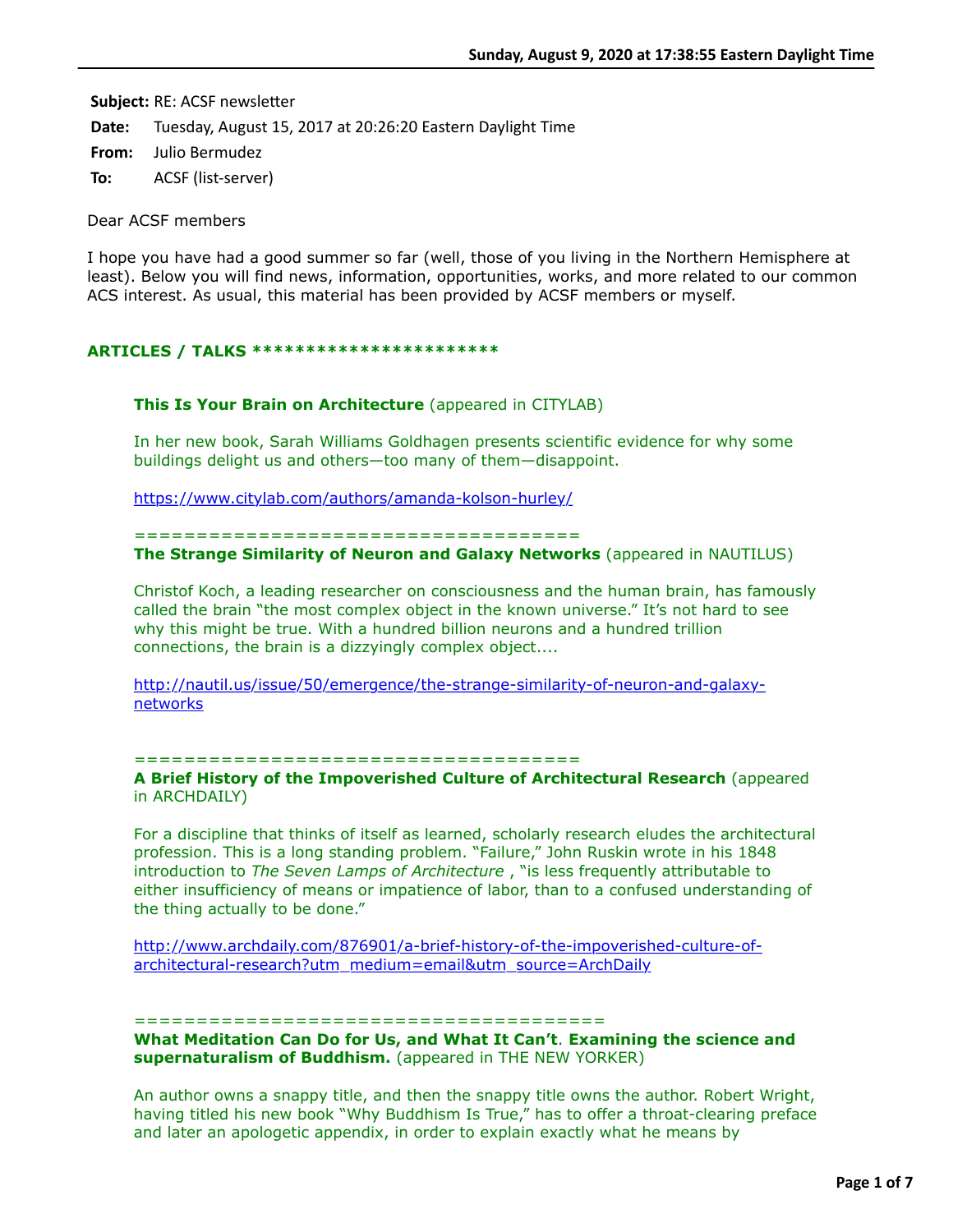"Buddhism" and exactly what he means by "true," while the ....

[http://www.newyorker.com/magazine/2017/08/07/what-meditation-can-do-for-us-and](http://www.newyorker.com/magazine/2017/08/07/what-meditation-can-do-for-us-and-what-it-cant)what-it-cant

## ======================================

**Anjan Chatterjee: How your brain decides what is beautiful** (TED talk) Anjan Chatterjee uses tools from evolutionary psychology and cognitive neuroscience to study one of nature's most captivating concepts: beauty. Learn more about the science behind why certain configurations of line, color and form excite us in this fascinating, deep look inside your brain.

[https://www.ted.com/talks/anjan\\_chatterjee\\_how\\_your\\_brain\\_decides\\_what\\_is\\_beautifu](https://www.ted.com/talks/anjan_chatterjee_how_your_brain_decides_what_is_beautiful) l?

#### **BOOKS \*\*\*\*\*\*\*\*\*\*\*\*\*\*\*\*\*\*\*\*\*\*\***

Christian Julmi, *Situations and atmospheres in organizations. A (new) phenomenology of being-in-the-organization,* Mimesis International, Milan-Udine 2017.

[http://mimesisinternational.com/situations-and-atmospheres-in-organizations-a-new](http://mimesisinternational.com/situations-and-atmospheres-in-organizations-a-new-phenomenology-of-being-in-the-organization/)phenomenology-of-being-in-the-organization/

Although situations and atmospheres are omnipresent in organizations and have a significant influence on the behaviour of the members of the organization, they are only seldom regarded as relevant research subjects in management and organization research and systematically investigated. This book enters unknown territory in that it elevates situations and atmospheres to the most fundamental and everyday features of being-in-the-organization and investigates their development dynamics systematically. The new phenomenology of the German philosopher Hermann Schmitz, and critical supplements from his follower, Guido Rappe, serve as the theoretical foundation of the reflections. Human corporeality and subjectivity are at the centre of the reflections. **Christian Julmi** was awarded a doctorate in business economics at the Faculty of Business Administration and Economics, University of Hagen (Germany). In his dissertation, he discussed the development dynamics and method of appearance of atmospheres in organizations thematically. He is an Associate Member of the international research network "Atmospheric Spaces". In 2007, he was awarded a master's degree in industrial engineering from the Karlsruhe Institute of Technology (KIT). His research focuses on the area of management and organization theory.

## **JOURNALS \*\*\*\*\*\*\*\*\*\*\*\*\*\*\*\*\*\*\*\*\*\*\*\*\*\*\*\*\*\*\*\***

## **International call ALMATOURISM Journal University of Bologna**

<https://almatourism.unibo.it/>

[IUCN UNESCO Guidelines \[ http://sacrednaturalsites.org/items/sacred-natural-sites](http://sacrednaturalsites.org/items/sacred-natural-sites-guidelines-for-protected-area-managers/)guidelines-for-protected-area-managers/ ] for the Conservation and Management of Sacred Natural Sites defines the term "Sacred site" as areas of special spiritual significance to peoples and communities; and the term of "Sacred natural site" corresponds to the areas of land or water having special spiritual significance to peoples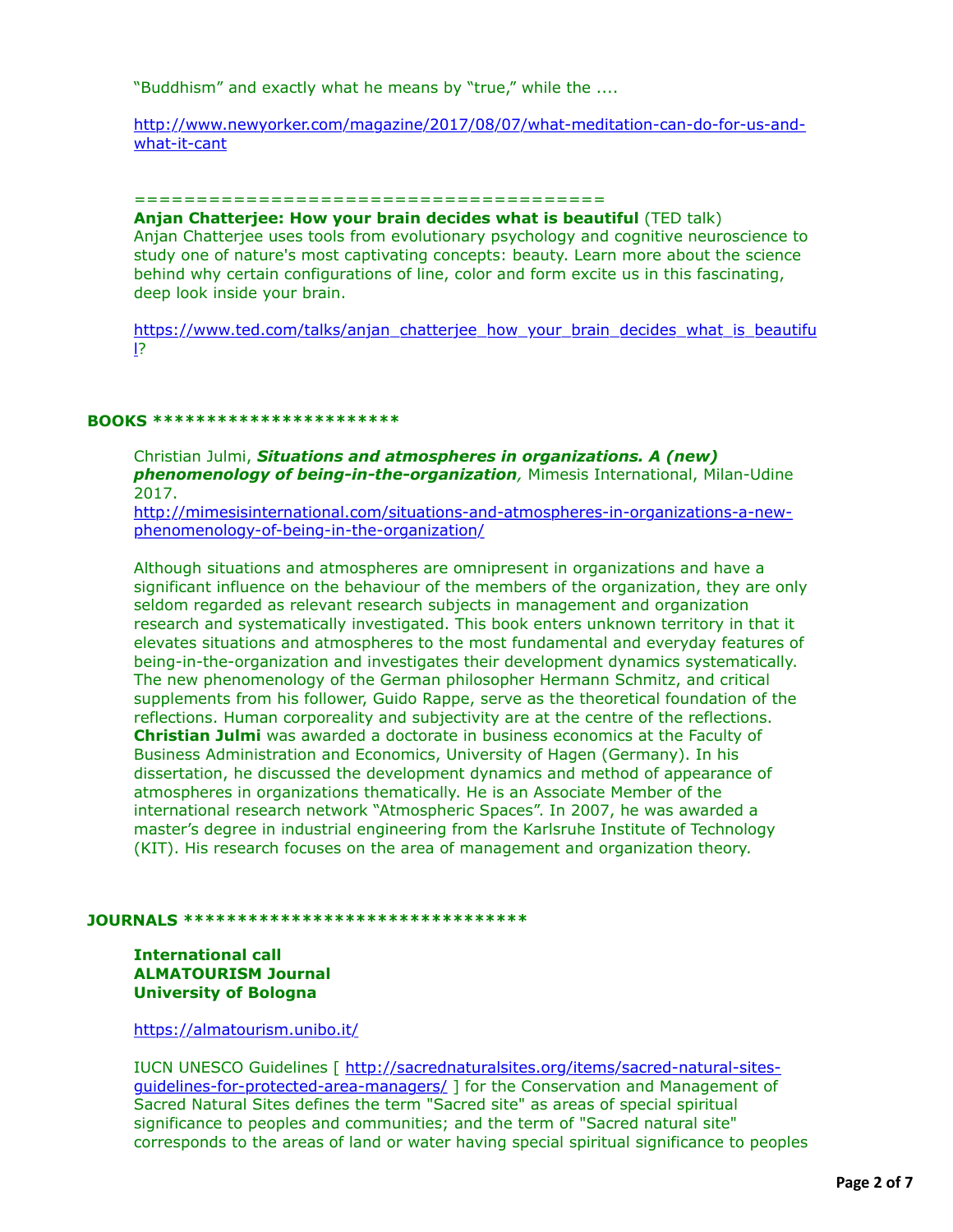and communities. In this special issue Almatourism by University of Bologna, we intend to focus on "Sacred landscapes", understood as those areas where nature-culture linkages are represented by the spiritual values that communities assign to their holy environments. The "sacred landscapes" are of high cultural value and these values have to be considered and analyzed in all their many aspects.

Language: english

IMPORTANT The article must be sent through the website <https://almatourism.unibo.it/login>

# **Deadline: September 30, 2017**

Editor: Fiorella Dallari (University of Bologna) Co-Editor: Olimpia Niglio (ISSR Monte Berico, Pontificia Facoltà Teologica Marianum)

**Contacts** [olimpia.niglio@gmail.com](applewebdata://CE7F59FE-E8C3-4BBA-B4D1-942B207A31A4/olimpia.niglio@gmail.com)

## **CONFERENCES \*\*\*\*\*\*\*\*\*\*\*\*\*\***

# **20th International Consciousness Reframed Conference**

Call for papers

About the Conference:

Consciousness Reframed is a forum for trans-disciplinary inquiry into art, science, technology, and consciousness, drawing upon the expertise and insights of artists, designers, architects, performers, musicians, writers, scientists, and scholars, from many countries. Consciousness Reframed conferences have taken place in Australia, Austria, China, England, Egypt, Germany, Greece, Norway, Portugal, and Wales. Proceedings of the Consciousness Reframed conferences are published in Technoetic Arts Journal of Speculative Research. (Intellect).

For more detailed information, you can check by clicking the link: <http://www.detao-node.com/index.php/Index/n>ews/id/7

This year, the 20th conference will be co-organized by DeTao, CAFA (Central Academy of Fine Arts, the only art academy of higher learning directly under the Ministry of Education of China) and Beijing Visual Art Innovative Institute on 25th-26th November in the auditorium of CAFA Art Museum, Beijing.

Presentations and papers are invited from artists, scientists and theorists in all fields! We sincerely look forward to receiving your contributions!

How to apply: Hand in abstracts (no more than 500 words)

Deadline for abstracts: August 20th, 2017

Requirements:

-Abstracts will be sent to the following email address in the format of Word, and please add "IMMATCONF" in the email subject. detao.node[.conf@detaoma.com](applewebdata://CE7F59FE-E8C3-4BBA-B4D1-942B207A31A4/.conf@detaoma.com)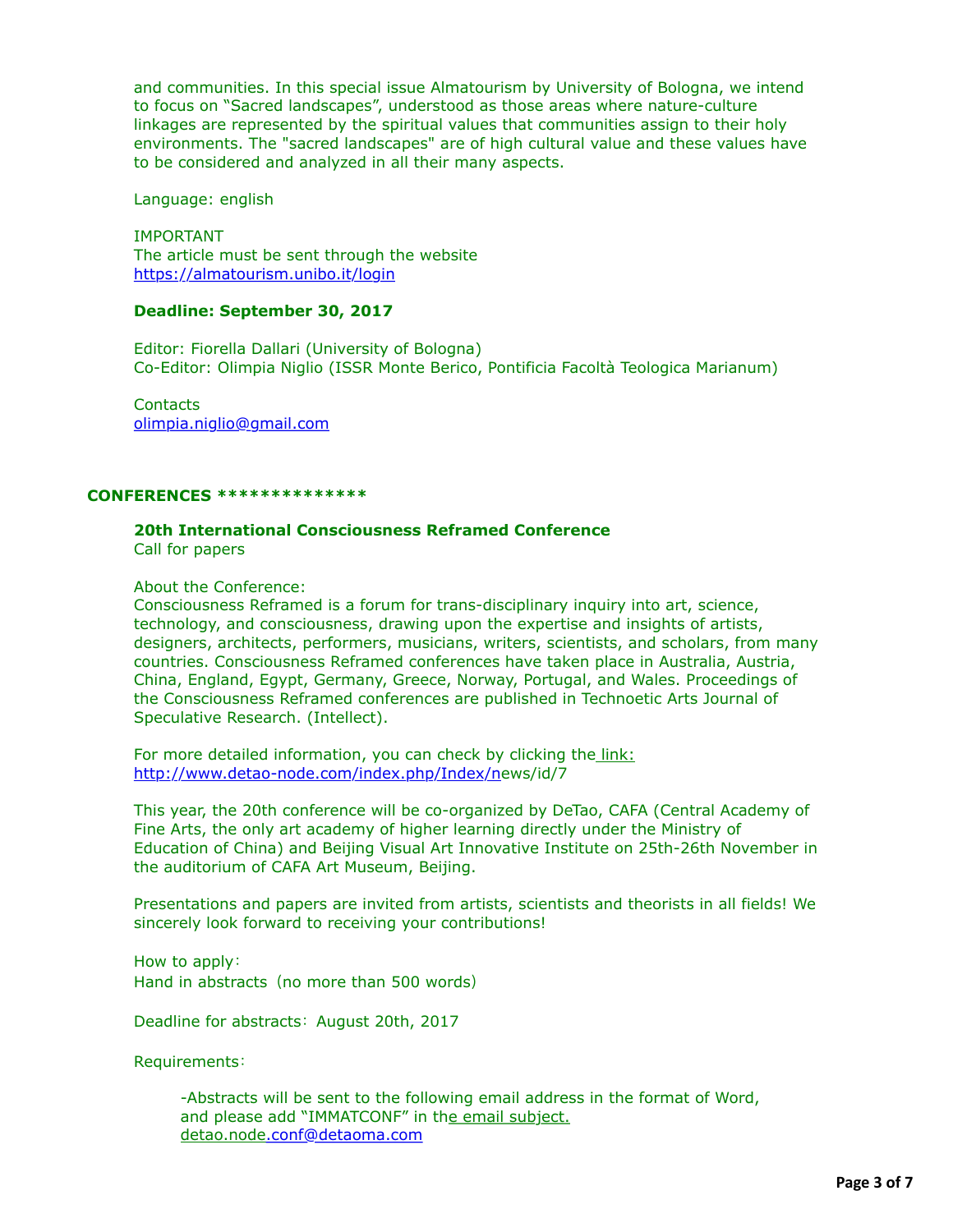-Please also fill in the registration form when you hand in your paper, which includes the following information: the title of the proposed paper or presentation, full name of author, institutional affiliation, mailing address, mobile/phone number, URL (if you have any personal webpage), five keywords and an author biography no more than 100 words.

## Acceptance:

The host will send instant feedback to the potential applicants once received their abstracts. And letter of acceptance will be sent out by September 10th after the review is over.

Deadline for paper: October 30th, 2017 Your paper should be no more than 4000 words

Registration fee for applicants: 100 US Dollar All applicants will present on the conference and receive a collection of the abstracts and the conference agenda.

#### ================================

## **The Aesthetics of Decay: From Gothic Spectre to (Post)Modern Anxiety Conference**

 24th to 24th February 2018 London, United Kingdom

 Website: [http://aesthetics.decay.lcir.co.uk](http://aesthetics.decay.lcir.co.uk/)  Contact person: Marta Danko

 The conference will explore different approaches to decay as an aesthetic phenomenon. Decay: an aesthetic impasse or an impulse for a new creation? Decay as a matter of freedom in design and architecture; Decay as a literary conundrum; etc.

Organized by: London Centre for Interdisciplinary Research, Interdisciplinary Research Foundation Deadline for abstracts/proposals: 30th September 2017

#### =====================================

**THE ARTS AND ECUMENISM: What Theology Risks in Artistic Creation** 1517-2017 500th Anniversary of the Reformation

<http://www.artsandecumenism.org/>

The Mount Tabor Ecumenical Centre for Art and Spirituality presents an international symposium sharing Catholic and Protestant approaches to sacred art through the lenses of history, theology, liturgical contexts, and post-Vatican II developments with specific references to areas of exchange between American and European viewpoints.

Yale Institute of Sacred Music New Haven, CT October 20-21

Community of Jesus Orleans, MA October 27-29

The final weekend of the Symposium in October 2017, in Orleans MA, will be the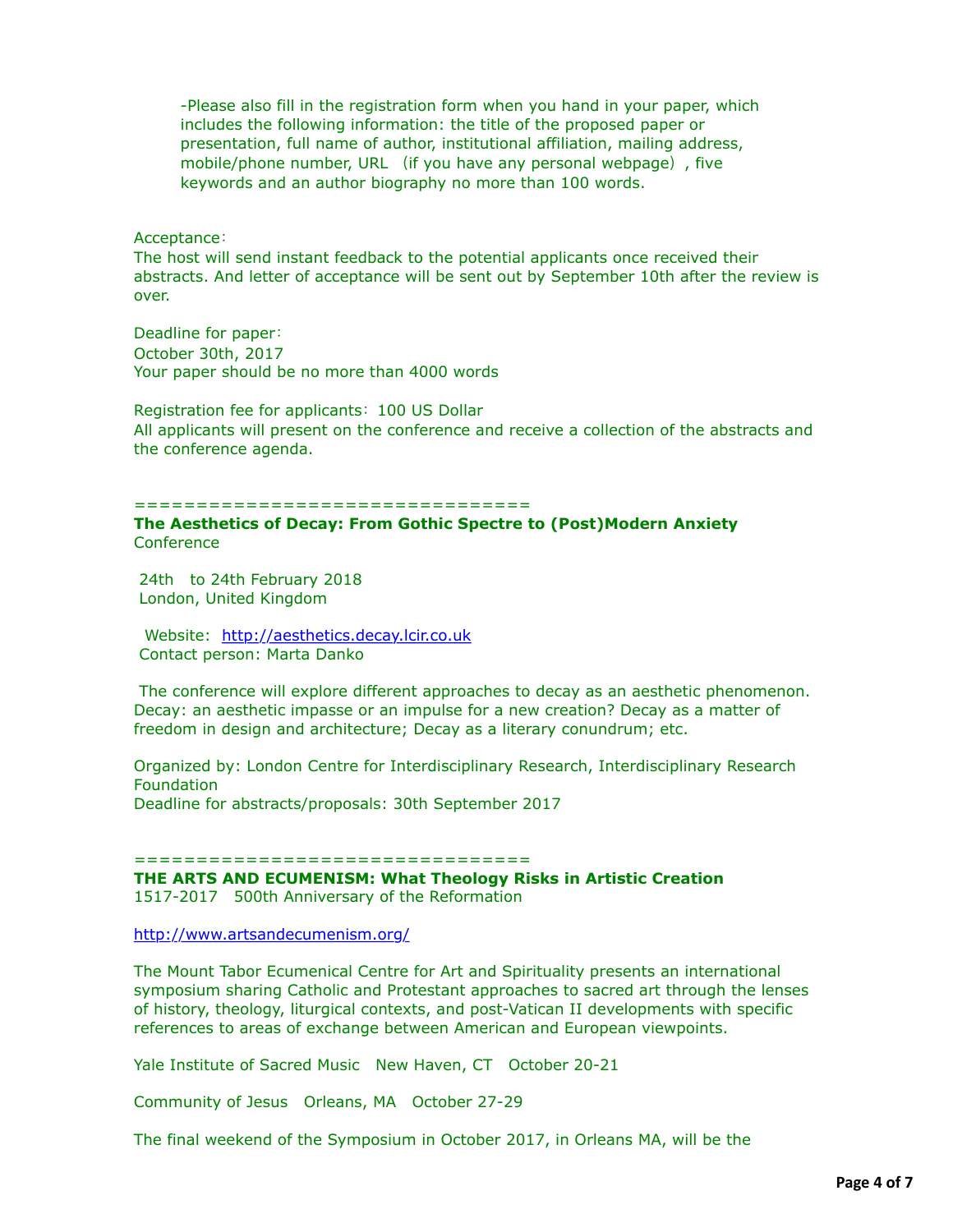culmination of this exploration of sacred arts and ecumenism *-- Arts in Celebration:* **The Word in Color, Action, Music, and** Form -- focusing on the creativity behind and expression in both the visual and performing arts. The Community of Jesus will host demonstrations of mosaic, fresco, and Gregorian chant; lectures and panel discussions; exhibits of contemporary sacred art by artists Susan Kanaga and Filippo Rossi; liturgies of the Divine Office and Holy Eucharist, and a fully staged presentation of Vaughan Williams' ope*ra, The Pilgrim's Prog*ress, performed by the internationally-acclaimed choir Gloriæ Dei Cantores, and Elements Theatre Company in the Church of the Transfiguration on Cape Co*d.*

*Co-Sponsors for the event inc*lude: Institut Supérieur de Théologie de l'Institut Catholique de Paris Faculté de Théologie Protestante del Université de Strasbourg Opera di Santa Maria del Fiore (Florence) Facoltà Teologica dell'Italia Centrale Yale Institute of Sacred Music Community of Jesus

#### ================================

# **S.ARCH 2018 – The 5th International Conference on Architecture and Built Environment with AWARDs**

**Conference** 22nd to 24th May 2018 Venice, Italy

Website: http://s-arch.net/ Contact person: Sebastian Mueller

 CALL FOR ABSTRACTS: Abstract must be submitted only in English. The MS Word file must not exceed 1 page (A4 format), including figures, tables, keywords and selected Topic. Selected Research Papers will be bublished free of costs in the Int. Journal.

Deadline for abstracts/proposals**:** 24th November 2017

#### ================================

# **Mirror, Mirror: Perceptions, Deceptions, and Reflections in Time Conference**  10th to 10th March 2018 London, United Kingdom

Website: http://mirror.lcir.co.uk Contact person: Maria Oryshchuk

 This conference explores how our virtual concepts and reconstructed worlds impact humanity, the arts, and nature in the age of rising anthropocentrism.

Organized by: London Centre for Interdisciplinary Research, Interdisciplinary Research Foundation Deadline for abstracts/proposals: 30th September 20

#### ====================================

**Ibero-American religious architecture: trends, plastic arts and spaces in the 20th and 21st centuries**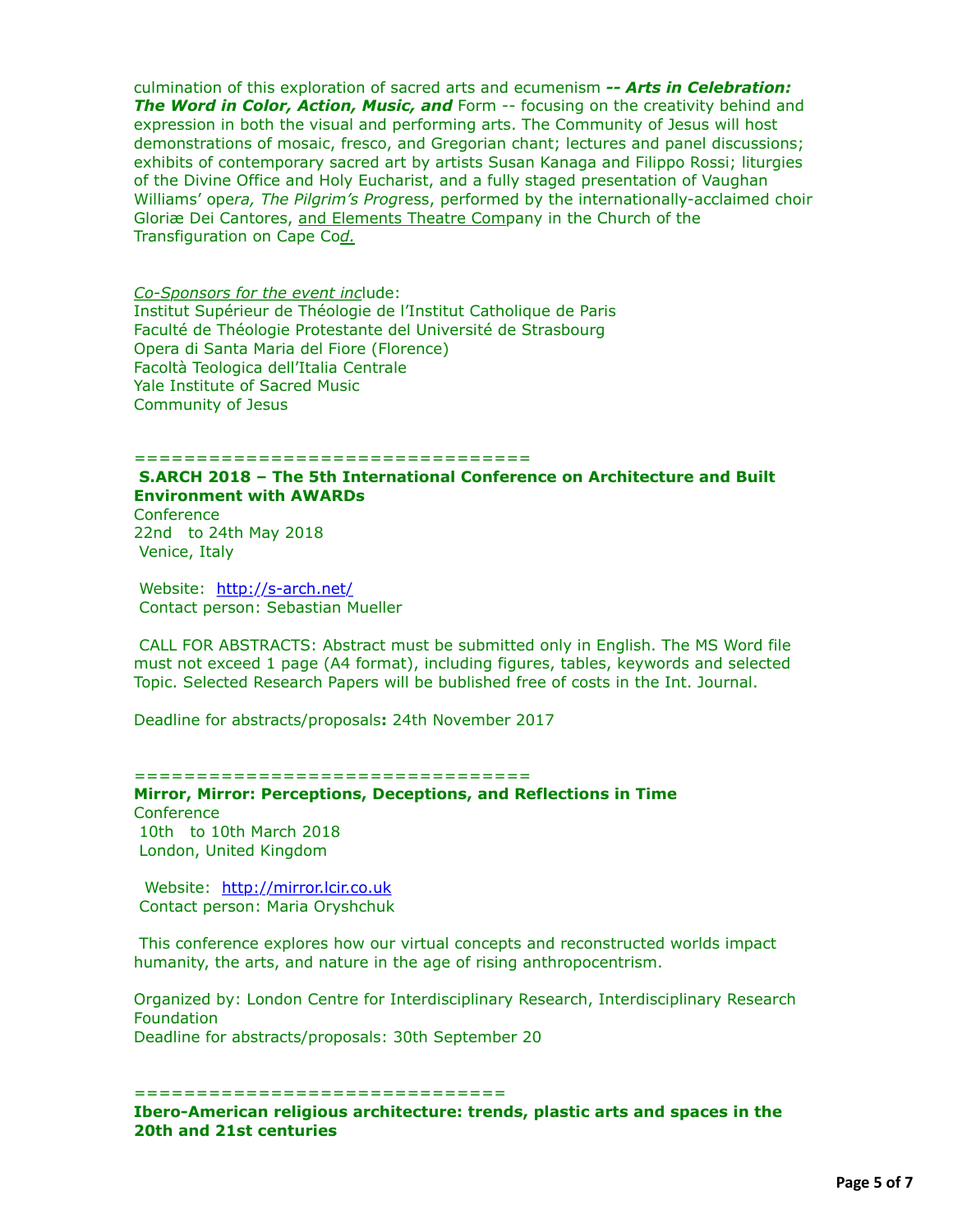We would like to invite you to participate in our symposium (no. 3/2) " *Ibero-American religious architecture: trends, plastic arts and spaces in the 20th and 21st centuries*", as part of *Art and Cultural Patrimony Thematic Area*, of the 56th International Congress of Americanists (ICA). The congress will take place in Salamanca, Spain, from July 15th to July 20th, 2018; under the motto *Universality and particularism in the Americas* <http://ica2018.es/home/>

Closing day for the presentation of paper proposal is **October 20th, 2017.**

For any futher informatio or queries, please contact us at: María Diéguez Melo (UNED, España) [dieguezmelo@gmail.com](applewebdata://CE7F59FE-E8C3-4BBA-B4D1-942B207A31A4/dieguezmelo@gmail.com) María Cristina Valerdi Nochebuena (BUAP, México) [crvalerd@gmail.com](applewebdata://CE7F59FE-E8C3-4BBA-B4D1-942B207A31A4/crvalerd@gmail.com)

#### ================================

## **Pilgrimage Cities & Cultural Landscapes of Asia and prospects for Sustainable Tourism**

*International Symposium*: 23-26 October 2018 (24 October 2018 Wednesday: *Sharada Purnima*, Samvata 2075, Yugabda 5120)

## *under the aegis of* The 7-ACLA, Asian Cultural Landscape Association, *with the collaboration of*

IGU Commission C16.07 "Cultural Approach in Geography", IGU Commission C16.25 "Landscape Analysis and Landscape Planning", and BHAI - Big History Association of India (Symbiosis University, Pune) Ayodhya Sodh Sansthan (Dept of Culture, Govt. of U.P.), Ayodhya

*Organised by*: Dr. R.M.L. Avadh University, Faizabad, UP 224001, India

*Deadline of abstract submission*: 15th December 2017

# *Preamble and the Focal Sub-Themes*

Most of the ancient cultures, especially the Asians in the ancient past ordered the natural world on cosmological principles and shaped harmonious relation with nature. Mountains and springs, plains and rivers, were sites and channels of sacred power from historical events and timeless sacred forces. And, geographical features were inscribed by human hands to mark their sacredness in the frame of built structures. Such natural and constructed places commonly became centres of religious heritage, pilgrimage and spiritual tourism, serving as pivot of harmonizing the world through their inherent message, underpinning meanings, and realizing the interconnectedness among the people and culture. That is how they require special care for understanding, preservation and planning. This Symposium will examine the role of religious heritage sites of pilgrimage cities and associated cultural landscapes in promoting sustainable tourism, with emphasis on awakening the deeper cultural sense in harmonizing the world, drawing upon the perspectives of multi-disciplinary and cross-cultural interfaces, beyond the world of Asia.

Mailing eM ID: Secretary07acla (ACLA Fz U India) <[secretary07acla@gmail.com>](applewebdata://CE7F59FE-E8C3-4BBA-B4D1-942B207A31A4/secretary07acla@gmail.com)

#### **WORKSHOPS \*\*\*\*\*\*\*\*\*\*\*\*\*\*\*\*\*\*\*\*\*\*\*\*\*\*\*\*\*\*\*\*\*\*\*\*\*\*\*\*\***\*